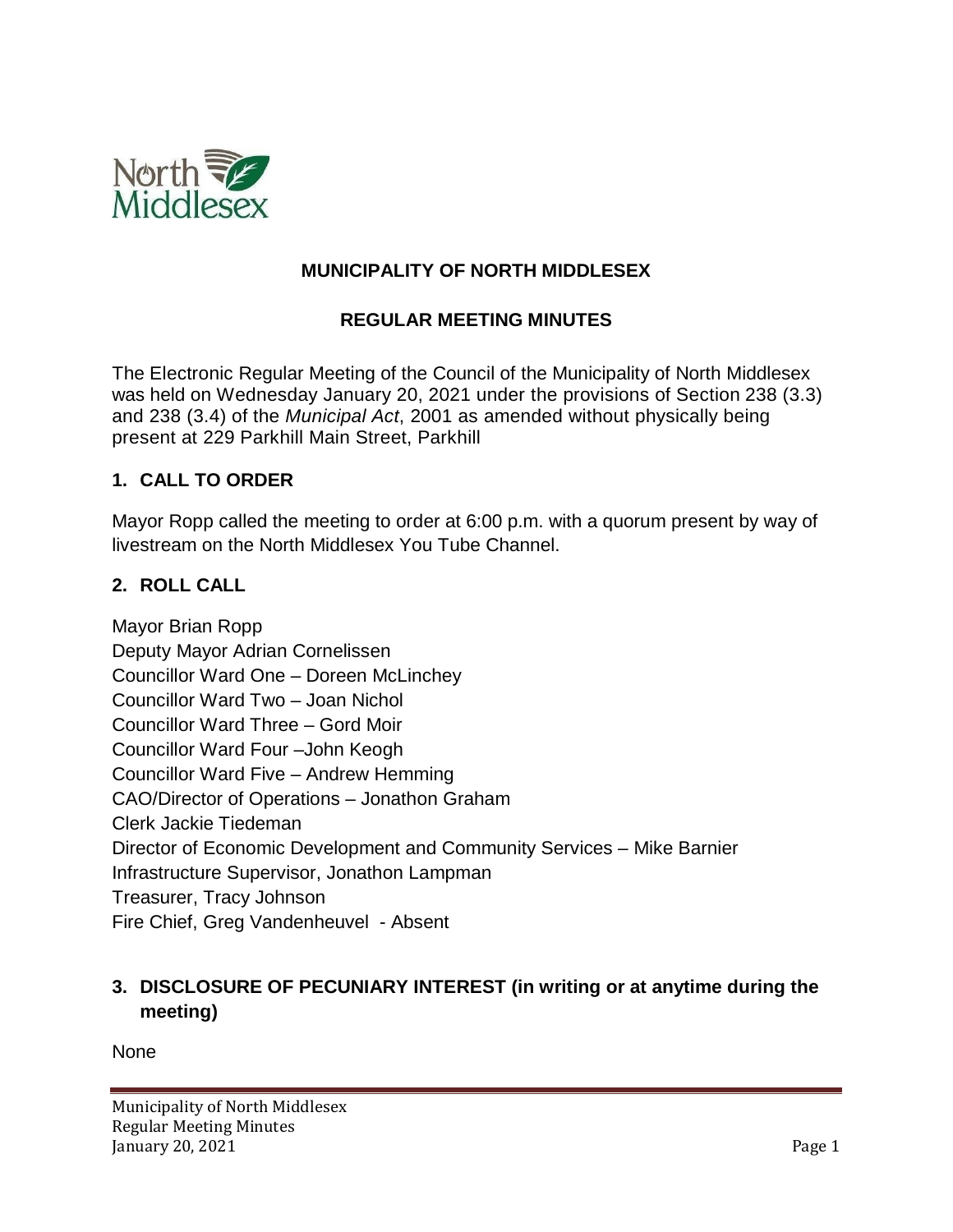## **4. MINUTES OF PREVIOUS MEETINGS**

### **MOTION #001/2021**

**MOIR/HEMMING**: That the December 16, 2020 Regular Meeting Minutes be approved as presented.

CARRIED

# **5. PUBLIC MEETINGS**

#### **PLANNING**

**MOTION #002/2021**

**MCLINCHEY/NICHOL:** That the Regular Meeting adjourn to Committee of Adjustment at 6:00 p.m. to consider a planning application.

CARRIED

See separate Committee of Adjustment Minutes

6:10 p.m. Notice of Public Meeting for Proposed Zoning Amendment – Sunrise Orchards Inc – 9188 Townsend Line Applicant: Jerry Veens present

Con 7 Part Lot 19 9188 Townsend Line (geographic West Williams)

The purpose and effect of the Application for Zoning By-law Amendment (No.ZBA-1- 2021) is to rezone the subject lands from the General Agricultural (A1) Zone to the General Agricultural Exception (A1-80) in order to permit living accommodations within an agricultural building for the purpose of housing seasonal farm labourers.

Notice of the application has been circulated to agencies, as well as property owners in accordance to the requirements under the Planning act.

Planner Stephanie Poirier then presented her Planning Evaluation Report dated January 20, 2021

Overall staff recognize that housing accommodations for farm labourers are considered to be an essential part of those farming operations that require it. Staff are satisfied that the additional farm labour housing accommodations within an agricultural building is considered appropriate as the agricultural building could be converted for agricultural uses in the future, which lends itself to be less permanent in nature, while still providing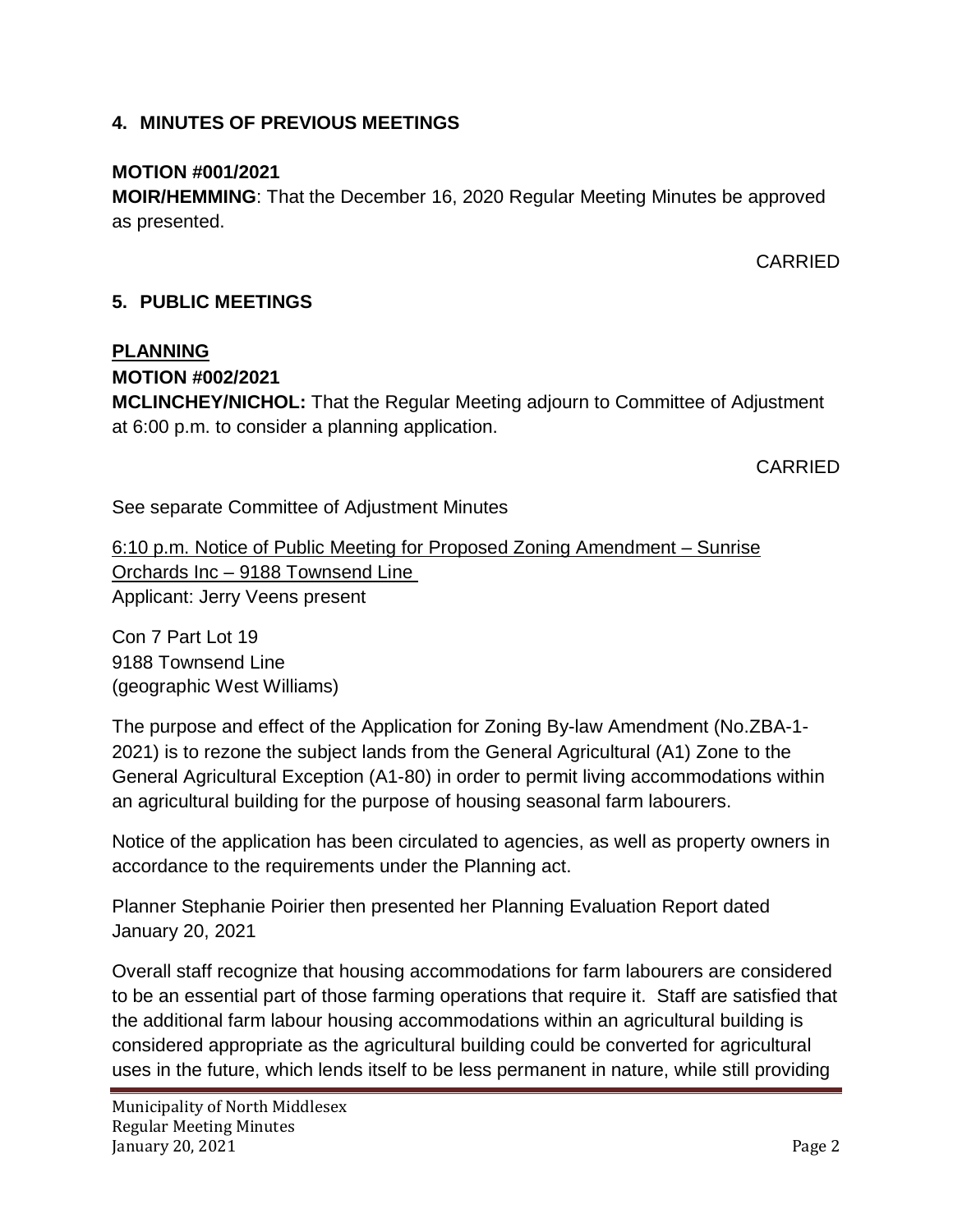the stable housing for the farm operation that will not require coming back to the municipality to renew temporary zoning every three years.

Based on the above analysis, staff are satisfied that the zoning by-law application and proposed use of the lands is consistent with the Provincial Policy Statement, and is in conformity with the County and North Middlesex Official Plan, and the North Middlesex Zoning By-law.

## AGENCY AND PUBLIC COMMENTS

#### Public Works – no concerns

Chief Building Official – Building permits will be required for the new building as well as the septic; verification will be required to ensure daily design flow of existing dwellings with the proposed will be less than 10,000l/day; the owner is advised to discuss proposal with building department prior to incurring costs to ensure proper submission of drawings to reduce delays.

WRITTEN SUBMISSIONS: None

ORAL SUBMISSIONS AT MEETING: None

The applicant and council questions were responded to by the Planner.

#### **MOTION #003/2021**

**HEMMING/CORNELISSEN**: That Application for Zoning By-law Amendment ZBA-01- 2021 to rezone the lands from General Agricultural (A1) Zone to the General Agricultural Exception (A1-80) Zone in order to permit living accommodations within a agricultural building for the purpose of housing seasonal farm labourers be APPROVED as the application: satisfies the requirements of the Planning Act; is consistent with the Provincial Policy Statement; conforms to the Official Plans of both the Municipality of North Middlesex and the County of Middlesex; satisfied the requirements of the North Middlesex Zoning By-law; and represents sound land use planning.

CARRIED

The By-law passage will be considered later on the agenda. A twenty day appeal period will apply from date of notice of decision.

#### 6:20 p.m. Notice of Public Meeting for Proposed Zoning Amendment – 10802 Argyle **Street** Applicant: Anne Marie Van Dueren Agent: Ashley Podolinsky present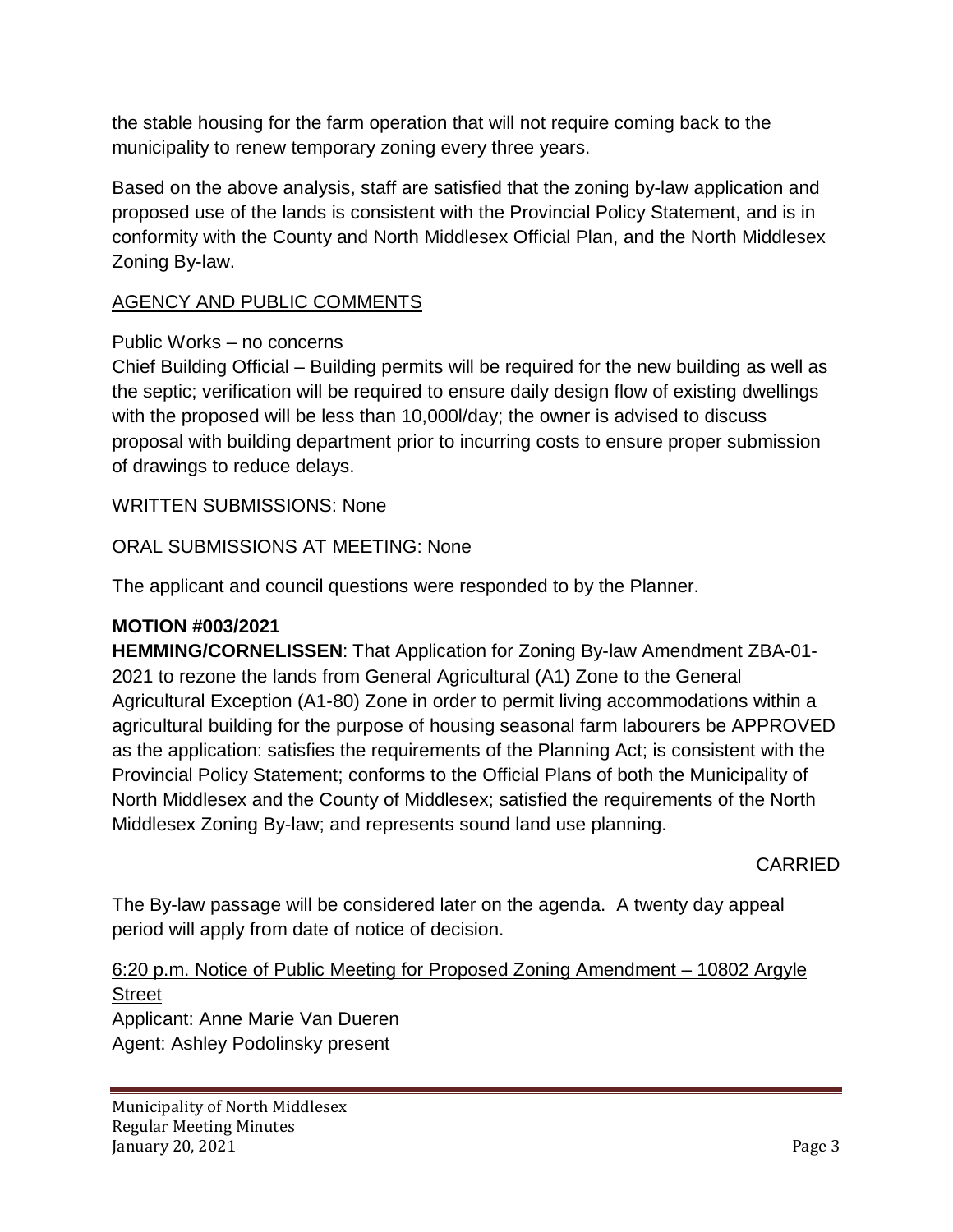Con 3 Lot 14 10802 Argyle Street (geographic East Williams)

The purpose and effect of Applicant for Zoning By-law Amendment ZBA-02-2021 is to implement a condition of consent imposed by the North Middlesex Committee of Adjustment for Consent B07/2020, which conditionally severed a lot with an area of 0.85ha (2.11 ac) in order to accommodate the disposal of a surplus farm dwelling.

Notice of the application has been circulated to agencies as well as property owners in accordance to the requirements of the Planning Act.

The Planner then presented the Planning Evaluation Report dated January 20, 2021.

The proposed zone change for the severed lands will recognize the disposal of the surplus farm dwelling will limit the range of agricultural uses permitted on the lands and recognize a deficient frontage of 10m which is the width of the driveway. All other requirements of the parent Agricultural Small Holding Exception (AG1-30) Zone is appropriate for the proposed residential uses of the lands and that the frontage of 10m will maximize the agricultural lands staying in production. As such staff support this proposed change.

The proposed lot to be retained meets all of the zoning requirements of the parent General Agricultural (A1) Zone. The proposed zone change for the retained lands will prohibit the establishment of new residential uses on the subject lands. Staff are satisfied that the application of the General Agricultural Exception 85 (A1-85) Zone is appropriate for the remnant farm parcel and as such staff support this proposed zone change.

AGENCY AND PUBLIC COMMENTS

Chief Building Official – None

Public Works Dept – None

WRITTEN SUBMISSIONS: None

ORAL SUBMISSIONS: None

# **MOTION #004/2021**

**KEOGH/NICHOL**: That Application for Zoning By-law Amendment No. ZBA-02-2021 which proposes to rezone the severed and the retained lot of Consent B07/2020 from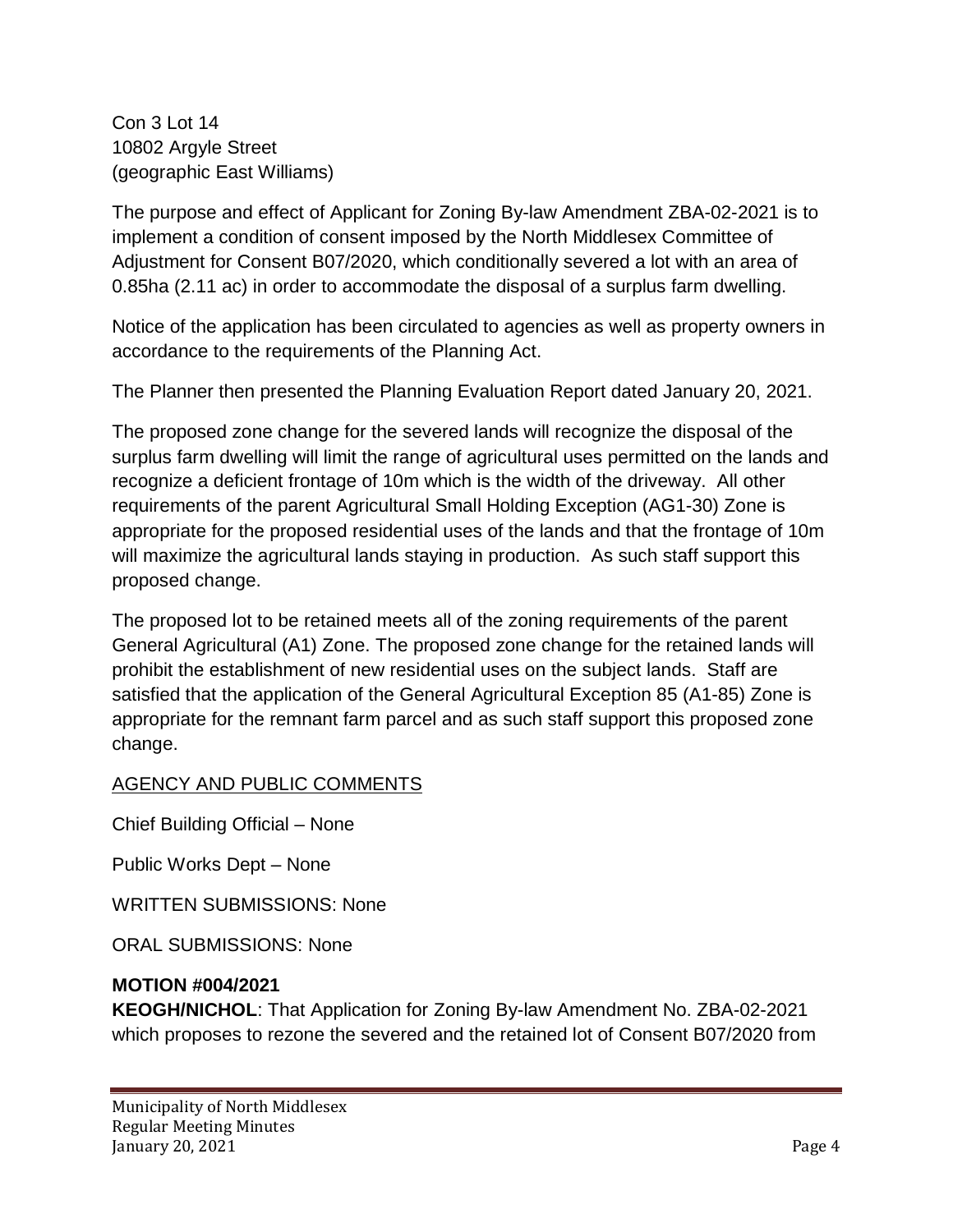General Agricultural (A1) Zone to Agricultural Small Holding Exception (AG1-30) Zone and General Agricultural Exception 85 (A1-85) Zone respectively be APPROVED.

## CARRIED

The passage of the By-law will be considered later on the agenda. A twenty day appeal period from the date of notice of decision will apply.

# **DRAINAGE**

6:30 p.m. Meeting to Consider Engineer's Report – Van Massenhoven Drain

Requests for Improvement to the VanMassenhoven Drain was received by staff August 29, 2019 under Section 78 of the *Drainage Act 1990***.** Another petition was submitted to staff under Section 4 of the *Drainage Act 1990***.** The petitions and requests that were submitted addressed Branches A,B,F,H and J. R Dobbin Engineering were appointed as Engineer to the project. A site meeting was held March 12, 2020. Due to COVID 19 restrictions on size of gatherings, a draft report and plan was mailed to assessed landowners November 30, 2020 with comments due December 14, 2020 in place of hosting an informal meeting. Permits have been obtained from ABCA and DFO. The final report dated December 16, 2020 was received by Municipal Staff. On December 21, 2020 notices and copies of the report were mailed to assessed landowners to attend this meeting to consider the Engineer's Report and that Council gives first and second reading for a Provisional By-law.

Several questions were asked by landowners about the report affecting their lands and they were responded to by the Engineer and Staff.

# **MOTION #005/2021**

**KEOGH/MCLINCHEY:** That Council receive and accept the Final Report for the VanMassenhoven Drain dated December 16, 2020 prepared by R. Dobbin Engineering Inc;

That Council gives two (2) readings for a Provisional By-law as Section 45(1) of the *Drainage Act, R.S.O 1990* on the Municipal Drain mentioned above.

CARRIED

# **MOTION #006/2021**

**MOIR/NICHOL:** That the Public Meeting adjourn to Regular Meeting at 6:53 p.m.

CARRIED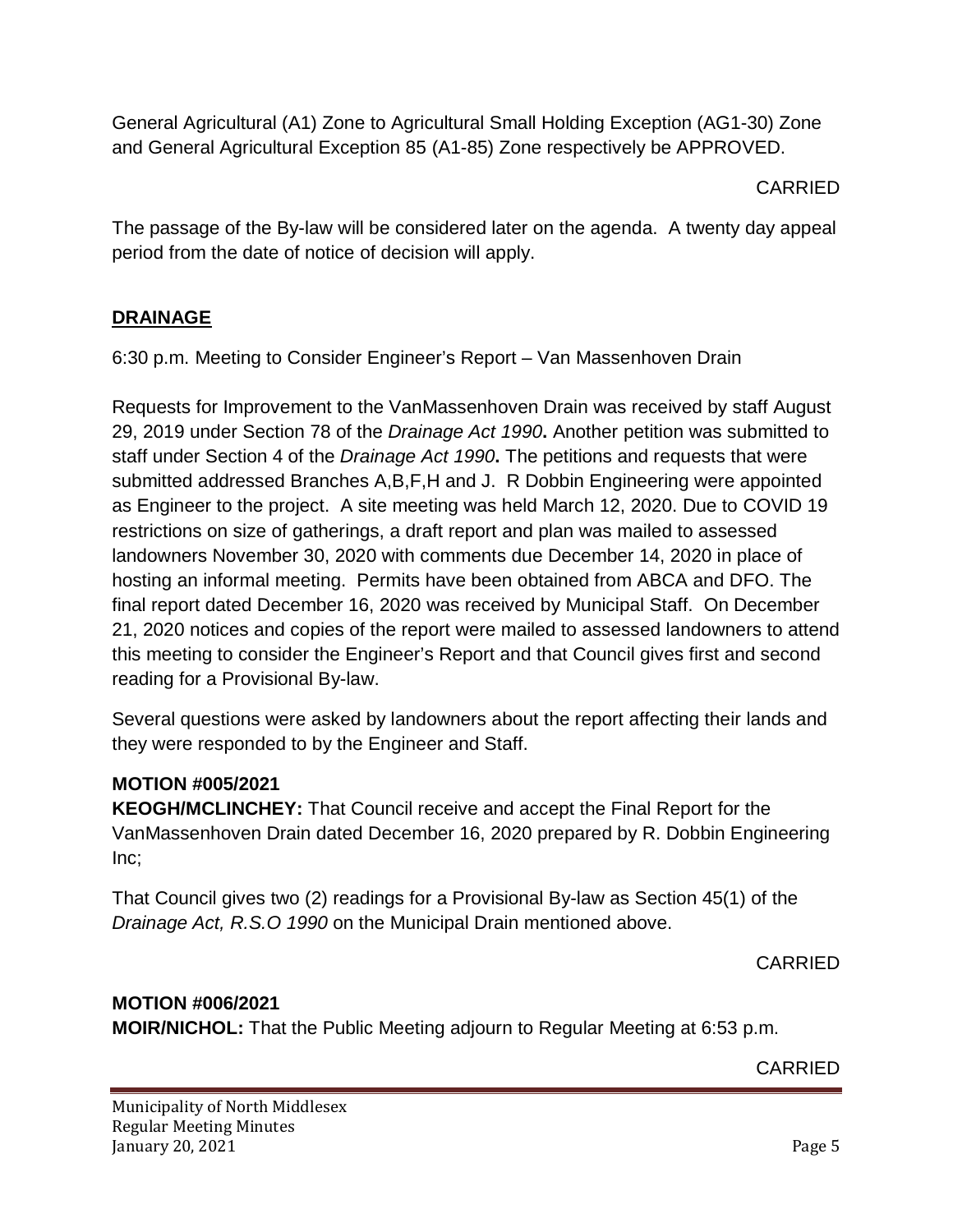# **6. DELEGATION**

None

# **7. DEPARTMENTAL REPORTS**

#### a.Report to accept petition – Vandaele McEwen Drain – Drainage Superintendent

#### **MOTION # 007/2021**

**KEOGH/HEMMING**:That Council receive the request for Improvement to the Vandaele-McEwen Municipal Drain under Section 28 of the *Drainage act, R.S.O. 1990.*

CARRIED

#### b.Report to consider amendment to Facility User Rates – Facilities Manager

#### **MOTION #008/2021**

**NICHOL/MCLINCHEY**:That Council hereby rescind Motion #256/2019 of October 16, 2019 that approved annually facility rate increases and further that the new rate schedule be adopted inclusive of a 2021 "facility's rate freeze" into the Fee's and Charges By-law 64 of 2017 as amended;

And that Council direct staff to implement the tabled 2021 rate and fees increase in 2022.

CARRIED

# **8. PASSING OF ACCOUNTS**

Compilation of accounts from Dec.9, 2020 – January 13, 2021 in the amount of \$2,005,592.77

Council requested an update on the costs associated with the Denfield Waterline Project, AP Purchase Order system and clarification on hardware costs from the County IT.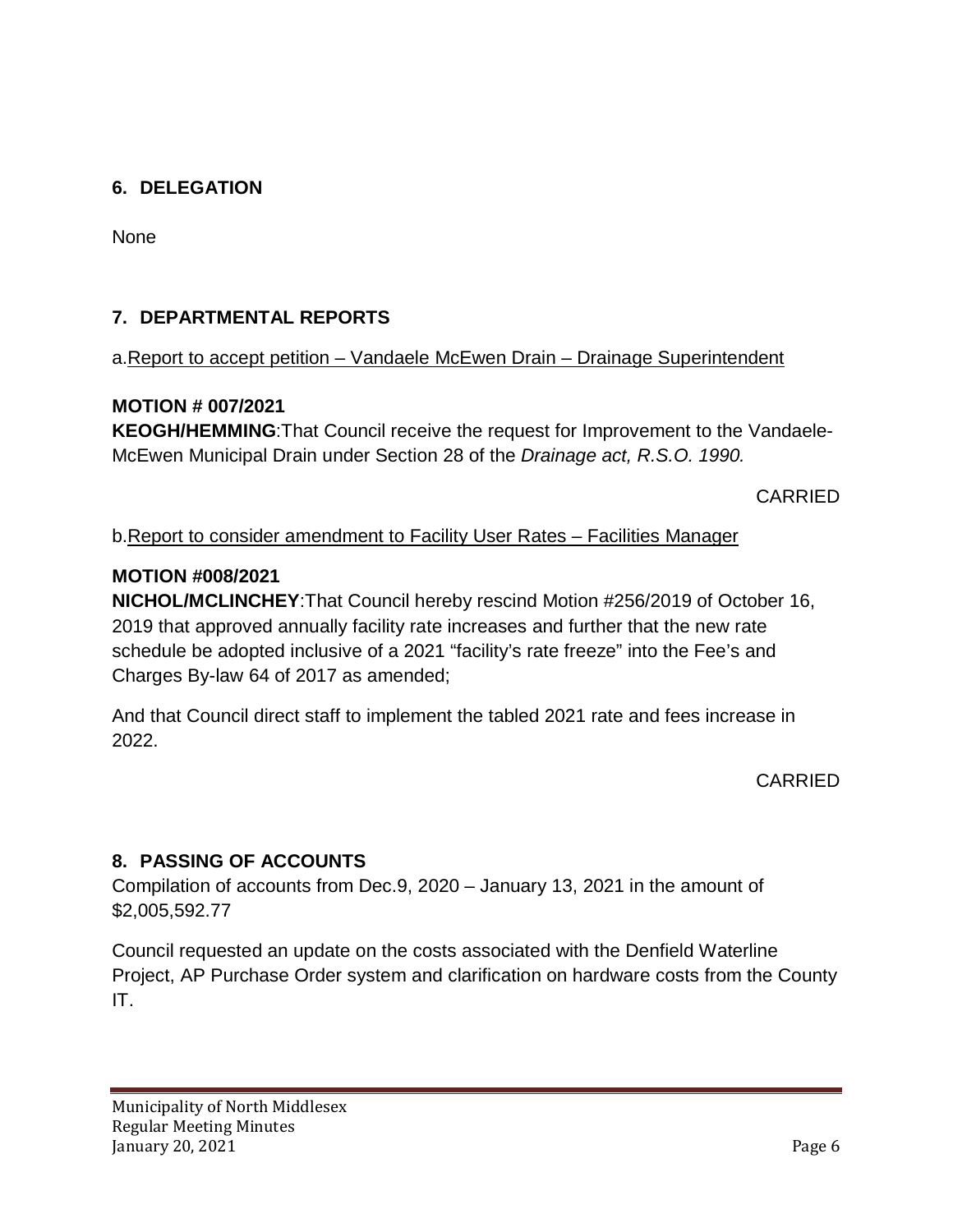## **MOTION #009/2021**

**MOIR/MCLINCHEY**: Be it resolved that the following Bills and Accounts be approved for payment as follows:

General Cheques \$424,034.19 Direct Deposit \$1,371,606.50 On-line/PAP \$209,942.08 Cemetery Cheques \$0.00 Cemetery Direct Deposit \$0.00

CARRIED

## **9. COMMITTEE REPORTS**

- a. Lake Huron Primary Water Supply Joint Mgmt Board (Cr. Hemming) None
- b. ABCA (Deputy Mayor Cornelissen) None
- c. BWRA (Cr. McLinchey) None
- d. EDAC (Cr. Moir) None
- e. LSAC (Cr. Nichol) None
- f. Recreation Committee (Cr. Hemming) None
- g. Water/Wastewater Committee (Cr. Moir) None
- h. Policies Review Committee (Cr. Nichol) None
- i.Fire Committee (Cr.Keogh) None
- j. OCWA Client Advisory Board (Jonathon Graham) None
- k. Budget Committee Nov 25 and Dec.3 (Receive and File)
- l. Joint Building Committee none
- m. Community Development Fund Committee None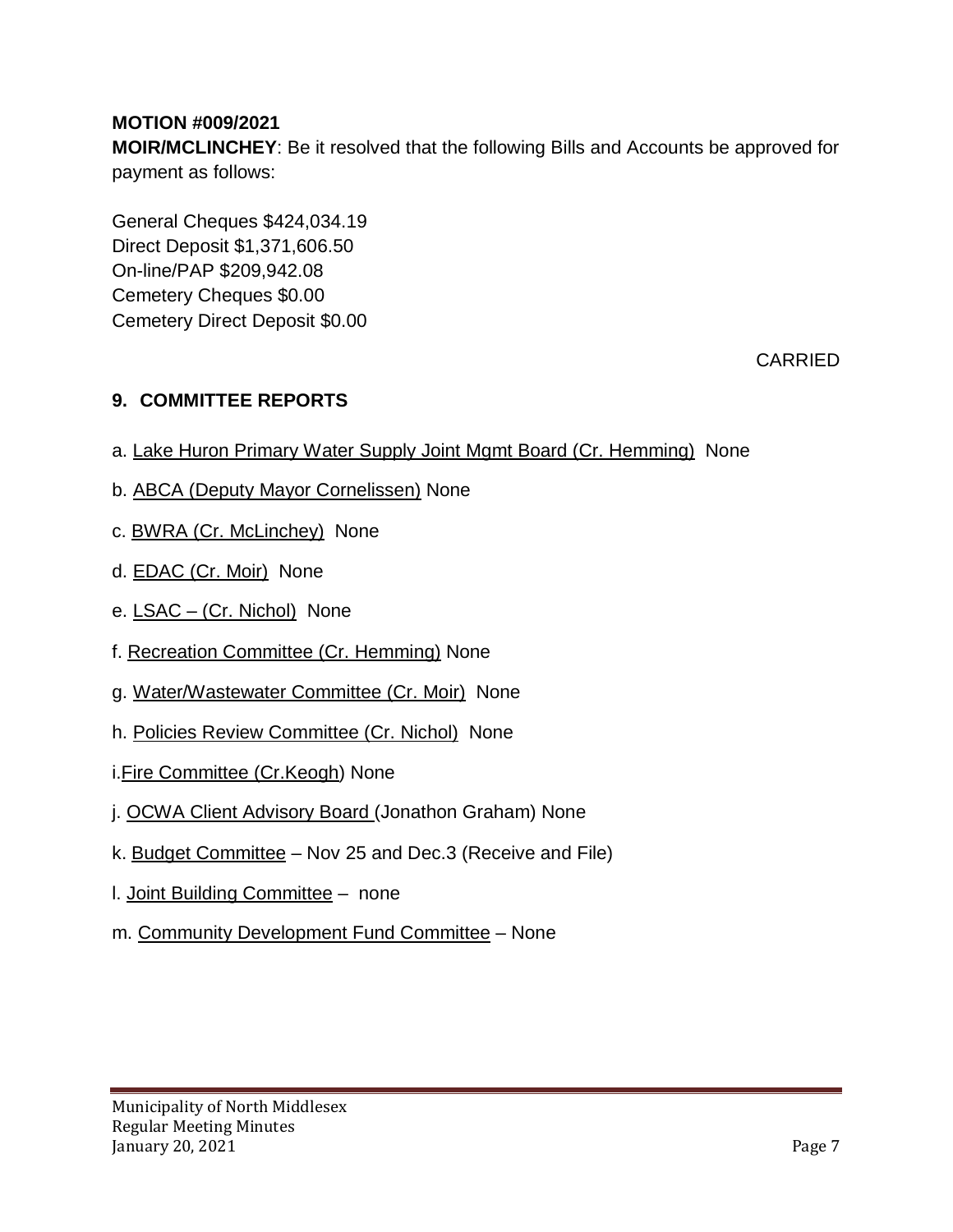### **10.CORRESPONDENCE**

a.Solicitor General-extension of deadline to complete and adopt Community Safety and Well Being(CSWB) Plan until July 1, 2021 (action: receive and file)

b.Strathroy Caradoc – Notice of Adoption of Official Plan Amendment to incorporate the Downtown Master Plan into Official Plan (action: receive and file)

c.City of Kitchener – motion support to Province to modify regulations governing establishment of cannabis retail.

## **MOTION #010/2021**

**NICHOL/MCLINCHEY:** That the Council of the Municipality of North Middlesex hereby supports the motion of the City of Kitchener as follows:

"*WHEREAS the regulator for private cannabis retail in Ontario, the Alcohol and Gaming Commission of Ontario (AGCO) has the authority to license, regulate and enforce the sale of recreational cannabis in privately run stores in Ontario; and* 

*WHEREAS on January 14, 2019 Kitchener City Council agreed to 'opt-in' to the Provincial direction to allow Cannabis Retail to occur in the City of Kitchener; and WHEREAS the AGCO criteria does not take into consideration radial distance separation from other Licensed Cannabis Stores when considering applications for new Licensed Cannabis Stores; and* 

*WHEREAS the City of Kitchener currently has two open retail locations and 12 active applications for Licensed Cannabis Stores, several within a three block radius; and WHEREAS Council considers it a matter of public interest to include a 500 metre distance separation from other Licensed Cannabis Stores, as excessive clustering and geographic concentration of cannabis retail outlets may encourage undesirable health outcomes, and over-concentration may cause undesirable impacts on the economic diversity of a retail streetscape including the distortion of lease rates, economic speculation, and the removal of opportunity for other commercial businesses; and WHEREAS cannabis retail is a new and unproven market, and no studies or precedent exists to determine the number or distribution of stores that can reasonably be supported by the local economy, and it is therefore prudent to establish the means by which the AGCO, with input from a municipality, can regulate over-concentration as the cannabis retail market evolves;* 

*THEREFORE BE IT RESOLVED THAT Council directs the Mayor, on behalf of Council, to write the Premier of Ontario, the Honourable Rod Phillips, Minister of Finance of Ontario, and the Honourable Doug Downey, Attorney General of Ontario, requesting the Province modify the regulations governing the establishment of cannabis retail stores to consider over-concentration as an evaluation criteria, require a 500 metre distance separation between locations, and provide added weight to the comments of a*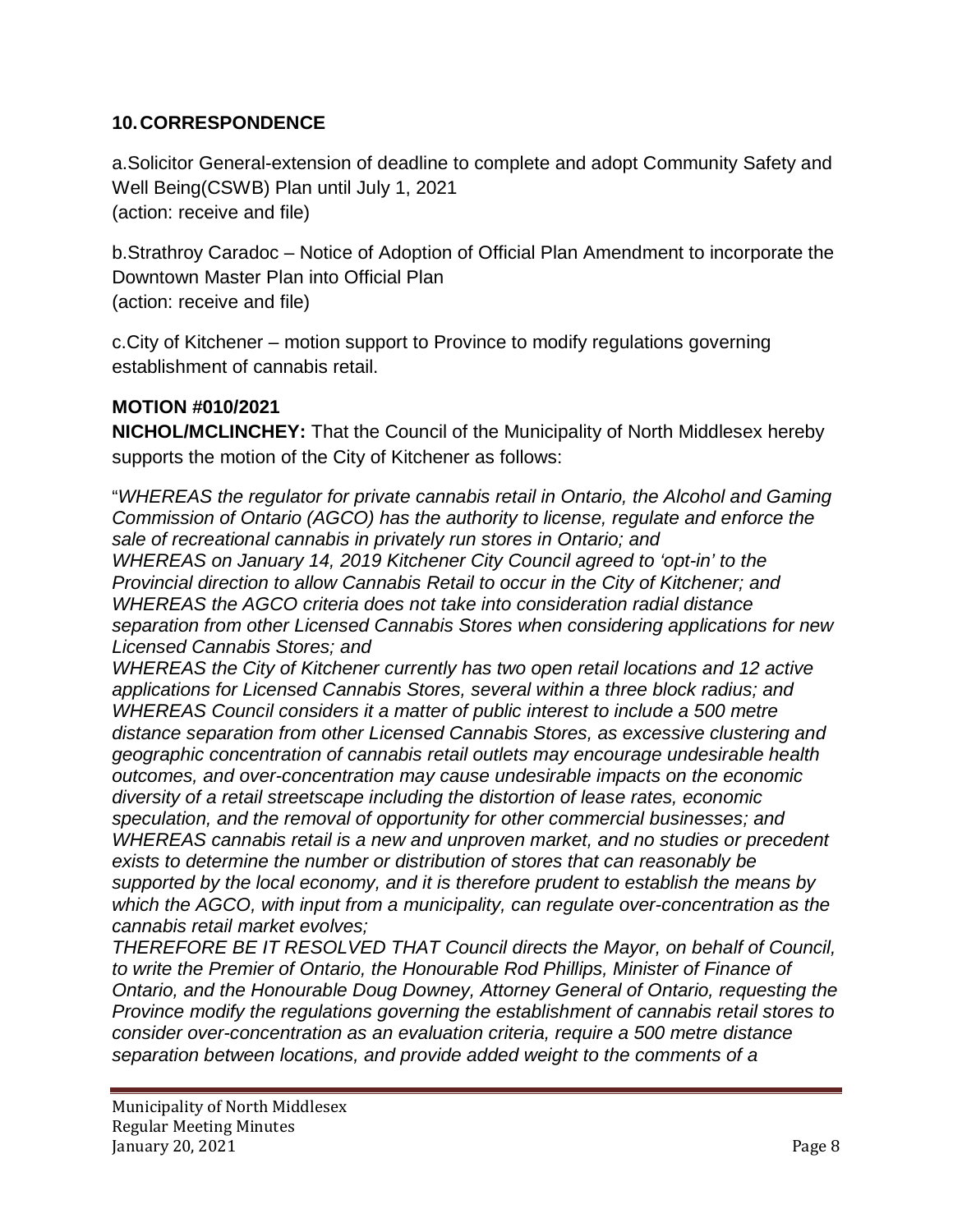*municipality concerning matters in the public interest when considering the application of new stores; and* 

*BE IT RESOLVED THAT a copy of this resolution be forwarded to the Association of Municipalities of Ontario, Federation of Canadian Municipalities and other municipalities in Ontario.*

CARRIED

d. Town of Kingsville – Motion support to Province to protect small business by allowing them to remain open to in store sales and service.

# **MOTION #011/2021**

**MCLINCHEY/HEMMING:** That the Council of the Municipality of North Middlesex hereby supports the Town of Kingsville motion as follows:

*"WHEREAS the health and safety of Ontarians is the number one priority and health is a state of physical, mental and social well-being, not merely the absence of disease; AND WHEREAS many businesses rely on the holiday season for their financial strength and whereby these businesses have faced unprecedented difficult times throughout 2020 due to the COVID-19 pandemic restrictions;* 

*AND WHEREAS closing our small local businesses during the holiday season means many will not survive and business owners and their employees will lose their livelihoods; AND WHEREAS the Town of Kingsville's commercial businesses are predominately made up of small independently owned businesses and closing them will force residents to travel out of town into larger crowds increasing their exposure to COVID-19;* 

*AND WHEREAS our small independent businesses have every reason to keep customers safe and are able to ensure limited capacity, customer contact tracing and disinfecting inbetween customers and may be able to offer curb-side and delivery.* 

*NOW THEREFORE BE IT RESOLVED that the Town of Kingsville calls upon the Premier of Ontario, Doug Ford, as well as the Ontario cabinet and Health officials, to protect the health of Ontarians and our small businesses by allowing them to remain open to in-store sales and service with limited capacity and increased safety measures;* 

*AND THAT this resolution be forwarded to: All Ontario municipalities; Minister of Economic Development, Job Creation and Trade Hon. Victor Fedeli; Associate Minister of Small Business and Red Tape Reduction Hon Prabmeet Singh Sarkaria; Minister of Health Hon. Christine Elliott; Minister of Finance Hon. Rod Phillips; Associate Minister of Mental Health and Addictions Hon. Michael A. Tibollo; MPP Taras Natyshak; the Windsor-Essex County Health Unit Board of Health; and the Windsor-Essex County Health Unit Medical Officer of Health Dr. Wajid Ahmed.* 

CARRIED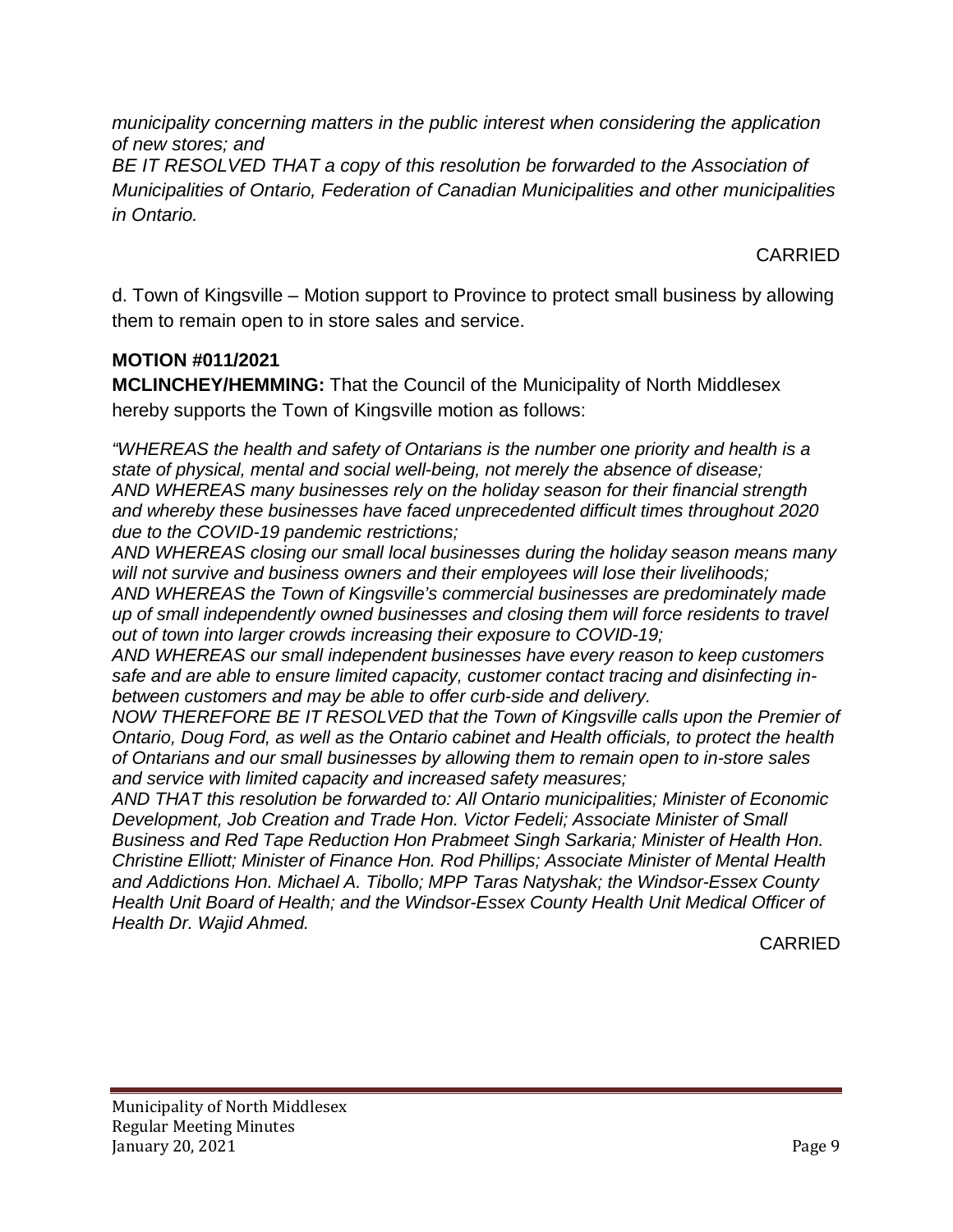## **11.OTHER OR URGENT BUSINESS**

Deputy Mayor Cornelissen advised that some area municipalities have recently brought forward resolutions from the Thames Valley School Board Rural Education Task Force for their council endorsement and that he would be bringing those forward at the next council meeting. He advised that the Rural Task Force Committee will also be presenting their report to the County of Middlesex in the near future.

A draft report of the Community Safety and Wellbeing Plan will also be presented at the County in the near future.

Councillor Moir inquired into the status of the report pertaining to Cannabis Legislation. Staff responded that the County Planning Department is preparing a similar report for County Council which could then be presented as it would provide information applicable at the lower tier level for consideration as well.

# **12.COMMUNICATIONS (including County Council)**

Deputy Mayor Cornelissen advised that County Council recently enacted a By-law to prohibit and/or otherwise regulation of Off Road Vehicles on County Roads. This was in response to changes in regulations under the Highway Traffic Act. It was clarified that vehicles being utilized for agricultural purposes or for emergency response are exempt from these regulations.

The County has earmarked a traffic light at the intersection of Parkhill Main Street and Elginfield Road. More information will be provided in the future on this project.

#### **13. READING OF BY-LAWS**

001 OF 2021 Authorize Borrowing of Money to Meet Current Expenditures

002 OF 2021 Interim Tax Levy By-law

003 OF 2021 ZBA – 9188 Townsend Line (if approved through planning)

004 OF 2021 ZBA – 10802 Argyle Street (if approved through planning)

005 OF 2021 Provisional By-law for VanMassenoven Drain ( $1^{ST}$  &  $2^{nd}$  reading)

006 OF 2021 Drain Repair Cost Collection (2019 Drain Maintenance)

007 OF 2021 Amend Assessment Schedule Conlin Drain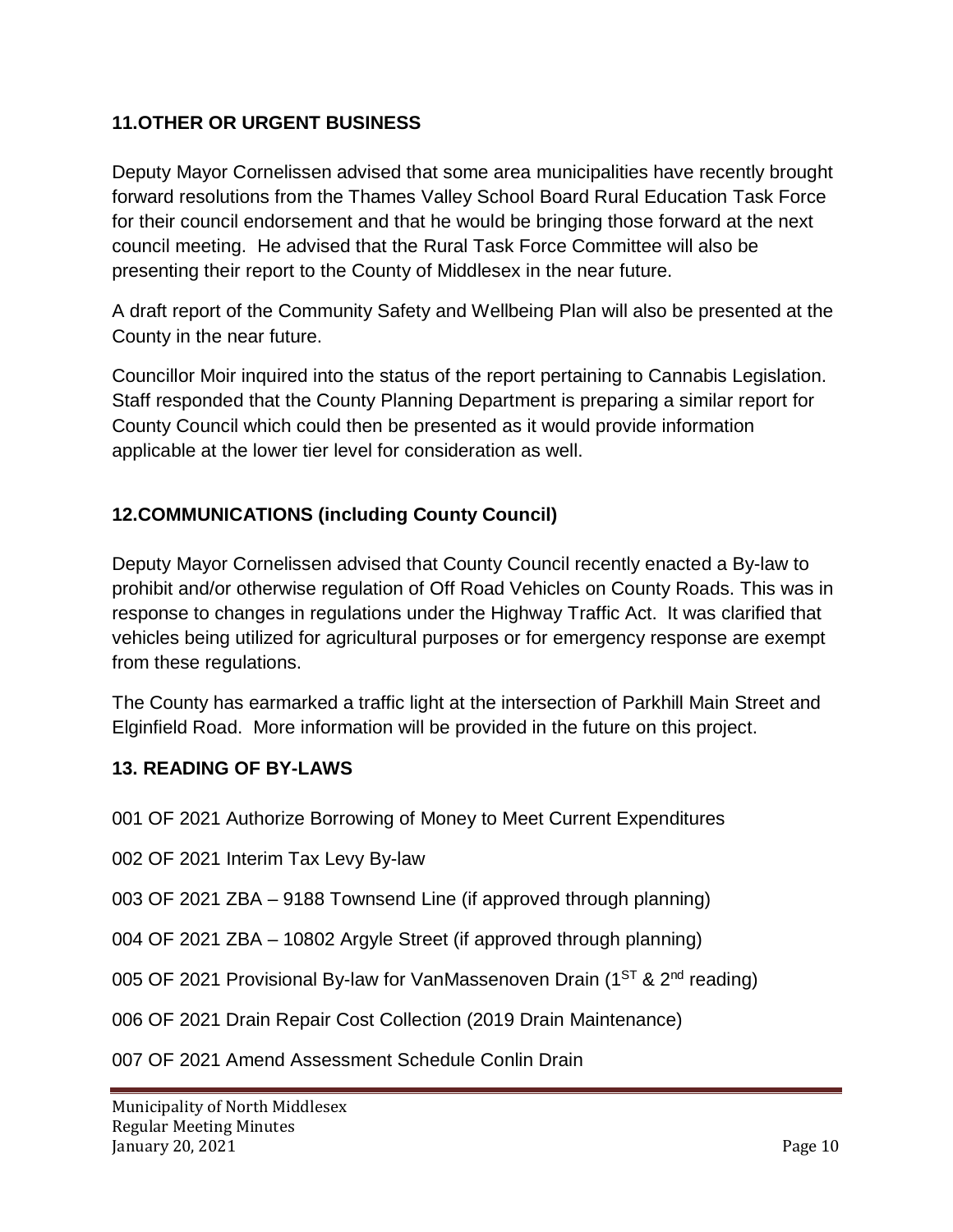008 OF 2021 Amend Assessment Schedule Denys Main Drain and Associate Branches

009 OF 2021 Amend Assessment Schedule Eagleson Drain

010 OF 2021 Amend Assessment Schedule Graham Drain

011 OF 2021 Amend Assessment Schedule McAlpine Drain No. 1

012 OF 2021 Amend Assessment Schedule Vanneste Drain Branch A,D and E

013 OF 2021 Confirming

#### **MOTION #012/2021**

**MCLINCHEY/KEOGH**: That By-law #001-013 of 2021 be read a first and second time

CARRIED

#### **MOTION #013/2020**

**KEOGH/HEMMING**: That By-law #001-004 and 006-013 of 2021 be read a third and final time

CARRIED

# **14. CLOSED MEETING (UNDER SECTION 239 OF THE** *MUNICIPAL ACT)*

#### **MOTION #014/2021**

**KEOGH/MCLINCHEY:** To adjourn Regular Meeting to Closed Session at 7:13 p.m. under the following exceptions (Section 239 of the *Municipal Act)*:

- 1. Advice that is subject to Solicitor-Client Priviledge –Fire/EMS Station Procurement Documents
- 2. Labour Relations or Employee Negotiations Non Union Wage Market Analysis

CARRIED

A brief recess was held to close the livestream of Open Meeting – The Clerk advised that should any recommendations come forward for Open Meeting as a result of the Closed Session, it will be recorded and posted on the You Tube Channel as well as documented in the draft minutes and posted on the municipal website in the normal process.